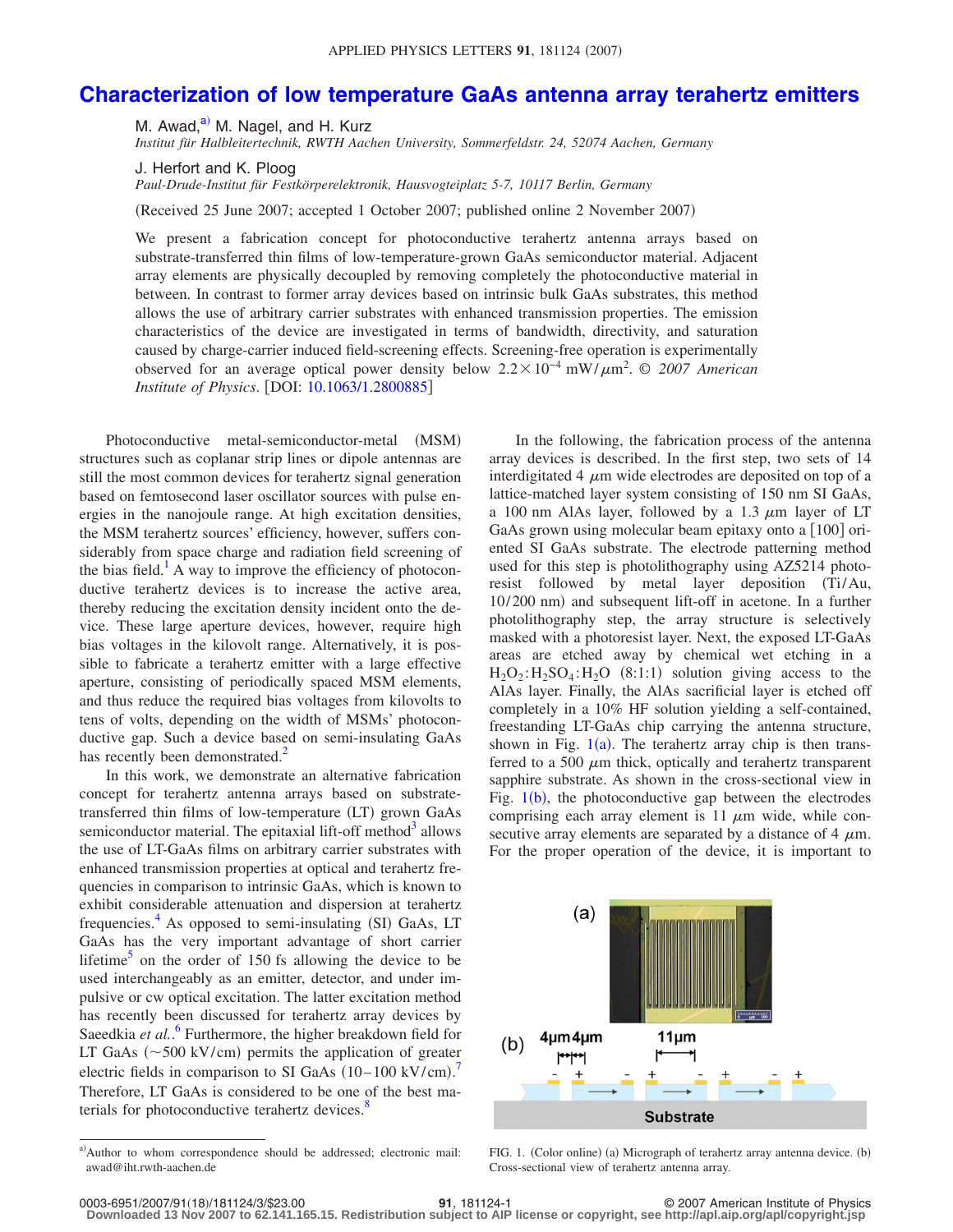<span id="page-1-0"></span>

FIG. 2. (Color online) Time-resolved scans of terahertz pulse for array emitter (dark line) and single element (light line) and their respective spectra in inlay.

ensure that no semiconductor material is left between adjacent elements, since radiative contributions from these areas would destructively interfere. Also, having the interelement area void from any semiconductor material reduces the device dark current by at least 50%.

To measure the emitted terahertz field from a single array element and a fully illuminated array, the device is placed in a standard confocal terahertz-time-domain spectroscopy system and excited with optical pulses from a mode-locked Ti:sapphire laser, operating at 780 nm with a repetition rate of 76 MHz and 100 fs pulse width. The emitter is mounted such that the LT-GaAs chip directly faces the optical excitation, while the terahertz radiation is coupled out through the sapphire substrate facing the detector. For all measurements, no emitter-side substrate lens is used. The antenna array is biased with a 1.1 kHz,  $0-40$  V amplitude square wave, which also provides the reference for lock-in detection. As a detector, a 20  $\mu$ m dipole antenna with a 5  $\mu$ m photoconductive gap is used. A 3 mm diameter silicon substrate lens placed on the back side of the detector focuses the terahertz radiation onto the photoconductive gap. A current amplifier connected to the dipole antenna converts the induced signal current into a voltage which is detected by a lock-in amplifier.

For the first measurement, the optical beam with 5.5 mW power is focused onto a single element at the center of the array illuminating an active area of approximately 95  $\mu$ m<sup>2</sup>. A second measurement is performed under the same bias conditions, but with the optical beam fully illuminating the array covering an active area of  $4.3 \times 10^4 \ \mu m^2$ . In both cases, identical photocurrents of 1.3  $\mu$ A are observed. Hence, without the influence of parasitic effects, identical terahertz field amplitudes should be observed for single emitter and full array excitation since the generated terahertz field amplitude  $E_{\text{transferz}}(t)$  is proportional to  $(\partial/\partial t)j(t)$ , with *j* being the photocurrent density. Time-resolved scans and their respective amplitude spectra shown in Fig. [2,](#page-1-0) however, reveal an approximately 30% increase in signal amplitude between the fully illuminated array and single element excitation.

<span id="page-1-1"></span>

FIG. 3. (Color online) Calculated radiation pattern for dipole (black solid line) and measured single element radiation pattern (dashed line). Array radiation pattern calculated based on array theory (light solid line) and measurement (dotted). Inlay: experimental setup with fiber coupled and dispersion compensated (FC) receiver for radiation pattern measurement.

dependence on the optical excitation area. A more strongly directed terahertz beam will translate into a larger terahertz amplitude at the detector due to a higher amount of radiation that is collected at the finitely sized mirrors used in the measurement setup. In order to determine the directivity for both single element and fully illuminated array excitation cases, the radiation pattern is mapped with a further setup, depicted in the inlay in Fig. [3.](#page-1-1) As shown, the antenna array is placed at the center of a rotation stage. The same terahertz detector as was used in the previous measurement is coupled to a 1 m long optical fiber and mounted on a rotation stage. A grating pair is used to compensate for the dispersion in the fiber. Two sets of measurements are acquired as before. For the first measurement, the optical beam is focused onto a single array element. The measured radiation pattern, plotted in Fig. [3](#page-1-1) (dashed line), matches very well with the radiation pattern of a dipole (dark solid line). With the entire array illuminated, the radiation pattern, as expected, shows a narrower beam width due to the larger number of excited antenna elements. The light solid line in Fig. [3](#page-1-1) shows the calculated normalized radiation pattern for a 14 element array with uniform excitation based on array theory.<sup>9</sup> Since the element spacing  $l$  is much smaller than the center terahertz wavelength *l*  $\ll \lambda_{\text{terahertz}}$ , we do not observe the high gain and directivity attainable using a typical array configuration with *l* in the order of  $\lambda_{\text{terahertz}}$ . However, the measured array radiation pat-tern, Fig. [3](#page-1-1) (dotted line), fits qualitatively well to the analytical model described by array theory. It should be considered that, the applied excitation spot is not uniform (as considered for the calculation). The observed radiation angles for single element and array emitter are approximately 120° and 90° (both full width at half maximum), respectively. Accounting for the finitely sized collecting terahertz mirrors used in the experimental setup, having an aperture angle of 30°, the observed increase of 30% in signal amplitude at low pump power can indeed be largely attributed to the enhanced directivity of the array.

At higher optical pumping levels, however, screening effects are expected to become increasingly relevant. To investigate this regime, we further compare the emitted terahertz peak amplitudes at increased optical excitation power  $P_{\text{NIR}}$ for both cases. In Fig. [4,](#page-2-9) the measured terahertz peak amplitude,  $E_{\text{transferz}}(P_{\text{NIR}})$ , of the array emitter versus optical excitation is plotted. In the case of negligible screening, a linear

To investigate the origin of the increase in emitted tera-hertz radiation observed in Fig. [2,](#page-1-0) we measure the directivity **Downloaded 13 Nov 2007 to 62.141.165.15. Redistribution subject to AIP license or copyright, see http://apl.aip.org/apl/copyright.jsp**